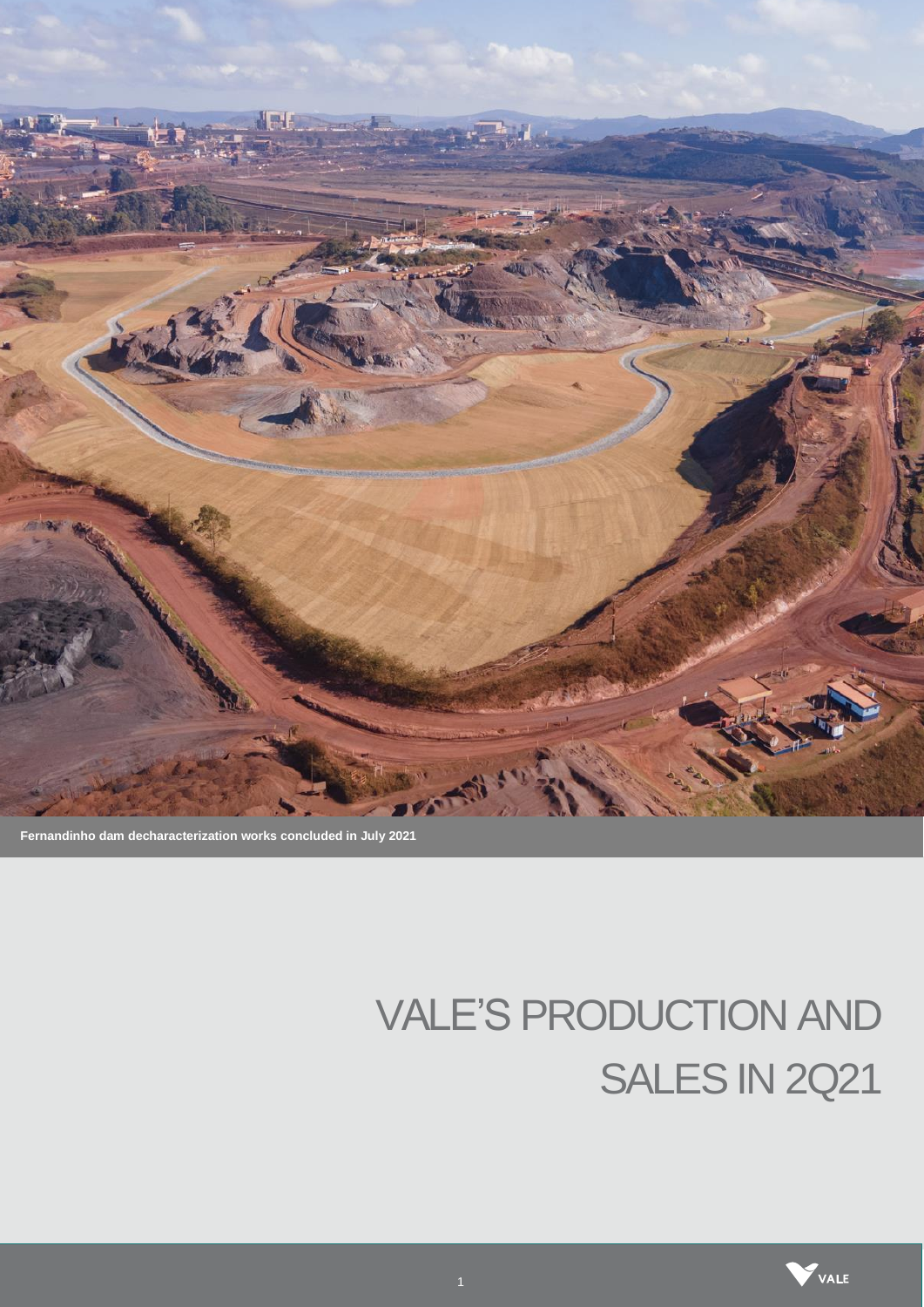www.vale.com vale.ri@vale.com Tel.: (5521) 3485-3900

# Investor Relations Department

Ivan Fadel André Werner Mariana Rocha Samir Bassil

B3: VALE3 NYSE: VALE LATIBEX: XVALO

This press release may include statements about Vale's current expe ctations about future events or results (forward -looking statements). Many of those forward-looking statements can be identified by the use of forward -looking words such as "anticipate," "believe," "could," "expect," "should," "plan," "intend," "estimate" "will" and "potential," among others. All forwardlooking statements involve various risks and uncertainties. Vale cannot guarantee that these statements will prove correct. These risks and uncertainties include, among others, factors related to: (a) the c ountries where Vale operates, especially Brazil and Canada; (b) the global economy; (c) the capital markets; (d) the mining and metals prices and their dependence on global industrial production, which is cyclical by nature; and (e) global competition in the markets in which Vale operates. Vale cautions you that actual results may differ materially from the plans, objectives, expectations, estimates and intentions expressed in this presentation. Vale undertakes no obligation to publicly update or revise any forward-looking statement, whether as a result of new information or future events or for any other reason. To obtain further information on factors that may lead to results different from those forecast by Vale, please consult the reports that Vale files with the U.S. Securities and Exchange Commission (SEC), the Brazilian Comissão de Valores Mobiliários (CVM) and, in particular, the factors discussed under "Forward-Looking Statements" and "Risk Factors" in Vale's annual report on Form 20 -F.

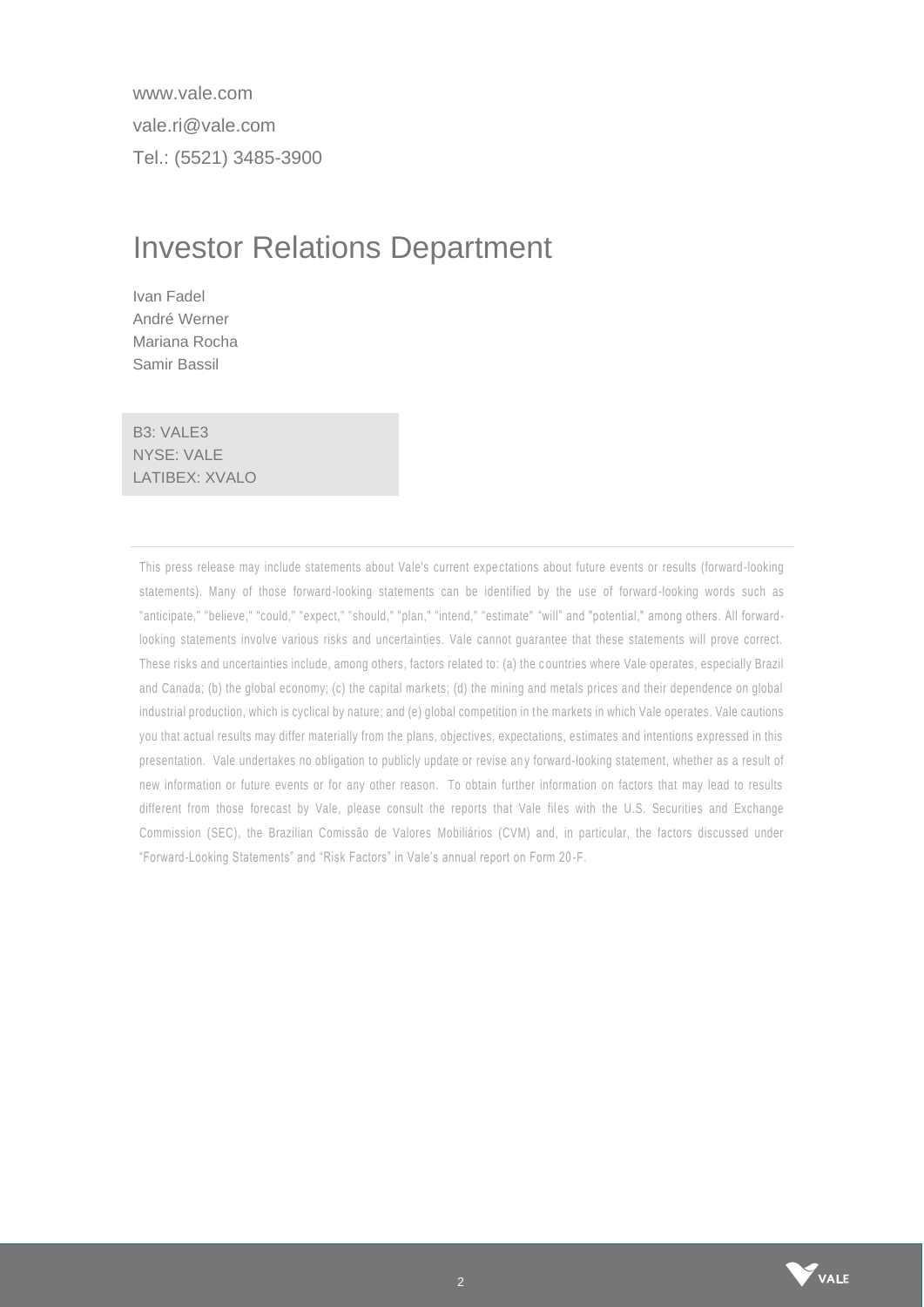# Production and sales in 2Q21

**16 Mt increase in iron ore production (1H21 vs 1H20)**

**Normalization of Ponta da Madeira Terminal operations** 

**First ore production at VBME Project**

**Moatize ramping up to 15 Mtpy run rate**

**Rio de Janeiro, July 19th, 2021** – Vale S.A. ("Vale") completed another quarter of iron ore production growth  $(+11\%q/q)$  and achieving a current capacity of 330 Mtpy, which if sustained could allow for an average of 1 Mt per day production in 2H21, due to the favorable seasonality from better weather conditions in the period. The unmanned train operation in Timbopeba is performing well and the maintenance of ship loader 6 (CN6) at the Ponta da Madeira Maritime Terminal was executed as scheduled, causing no impact in this year's expected shipments. On Base Metals, the first ore production on its Reid Brook deposit at the Voisey's Bay Mine Expansion Project was an important achievement to the continued delivery of quality, predictable and responsibly sourced material to market.

**Vale's iron ore fines production<sup>1</sup> totaled 75.7 Mt in 2Q21**, 11.3% higher than in 1Q21, as a result of: (i) higher volumes from Brucutu with the increase of high-silica sinter feed production by dry processing taking advantage of a very favorable market environment; (ii) seasonal improvement of weather-related conditions in Serra Norte and a strong performance in Serra Leste; (iii) higher productivity in Itabira Complex, with the reassessment of temporary tailings management solutions; (iv) higher third-party purchase; and (v) wet processing production in Fábrica during the tests to resume beneficiation plant operations. Those positive results were partially offset by the interferences (tie-in effect) caused by the installation and commissioning of the first of four jaspilite crusher in S11D.



Iron ore production (Mt)

<sup>1</sup> Including third party purchases, run-of-mine and feed for pelletizing plants. Vale's product portfolio Fe content reached 62.4%, alumina 1.4% and silica 5.8%.

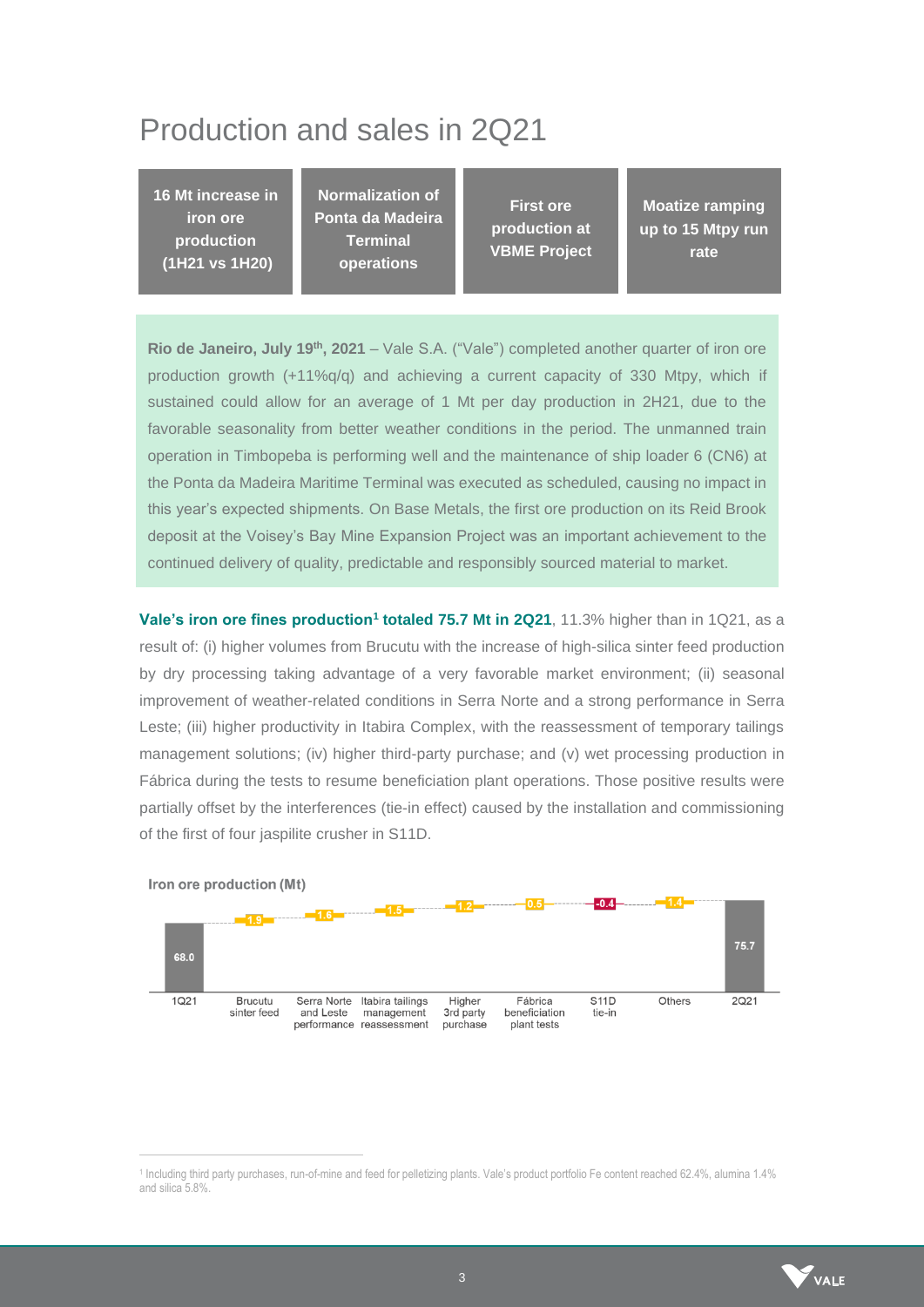Considering the iron ore mining plan and the implementation of new initiatives, **Vale achieved a production capacity of 330 Mtpy**, mainly as a result of Serra Leste achieving full capacity. The start-up date of some operations were revised due to the time required to receive their respective authorizations, namely (i) Vargem Grande conveyor belt resumption (now expected for 3Q21); (ii) to continue Fábrica's wet processing production (now expected for 3Q21); and (iii) Torto dam in Brucutu following the need of extra works to increase safety factor (now expected for 2H22).

**Vale's pellet production totaled 8.0 Mt in 2Q21**, 27.4% higher than in 1Q21, although still limited by pellet feed capacity. Quarterly increase is mainly explained by the seasonally higher pellet feed availability which was mainly directed to Oman plants and by the ramp-up of Vargem Grande pellet plant.

**Sales volumes of iron ore fines and pellets totaled 74.9 Mt in 2Q21**, up 14.2% higher than in 1Q21, as iron ore production increased. Iron ore price premium was US\$ 8.4/t<sup>2</sup> , in line with 1Q21, following higher pellet, IOCJ and BRBF premiums, which were offset by a higher share of highsilica products with the increase of sinter feed production by dry processing, taking advantage of a strong market environment.

**Production of finished nickel was 41.5 kt in 2Q21**, 14.3% lower than 1Q21 mainly due to the labour disruption at Sudbury and unscheduled maintenance in Clydach Nickel Refinery, which impacted total production from material sourced from PTVI.

On June 1<sup>st</sup>, 2021, production and maintenance employees represented by the United Steelworkers (USW) Local 6500 in Sudbury voted to reject the Company's offer for a new fiveyear collective bargaining agreement, resulting in a labor disruption at Sudbury operations. Meanwhile, Vale implemented contingency plans to preserve the integrity and safety of the plants and mines.

**Copper production reached 73.5 kt in 2Q21**, 3.9% lower than 1Q21 resulted from the labour disruption in Sudbury and delays in mining at Voisey's Bay, partially offset by a more robust performance in Salobo due to the ramp-up of mine maintenance activities and better performance at Sossego operations.

In line with COVID-19 safety measures, which limited the mobilization of contractors, Vale decided to only perform the critical maintenance activities in Sossego's SAG mill in 2Q21. This has allowed the deferral of a major portion of the SAG mill maintenance to 2022. Vale expects production improvements as of 2H21.

Also, movement at Salobo mine is improving with increased availability of equipment as the ramp-up of the mine maintenance workshop continues. Total mine movement at Salobo has



<sup>2</sup> Iron ore premium of US\$ 3.0/t and weighted average contribution of pellets of US\$ 5.4/t.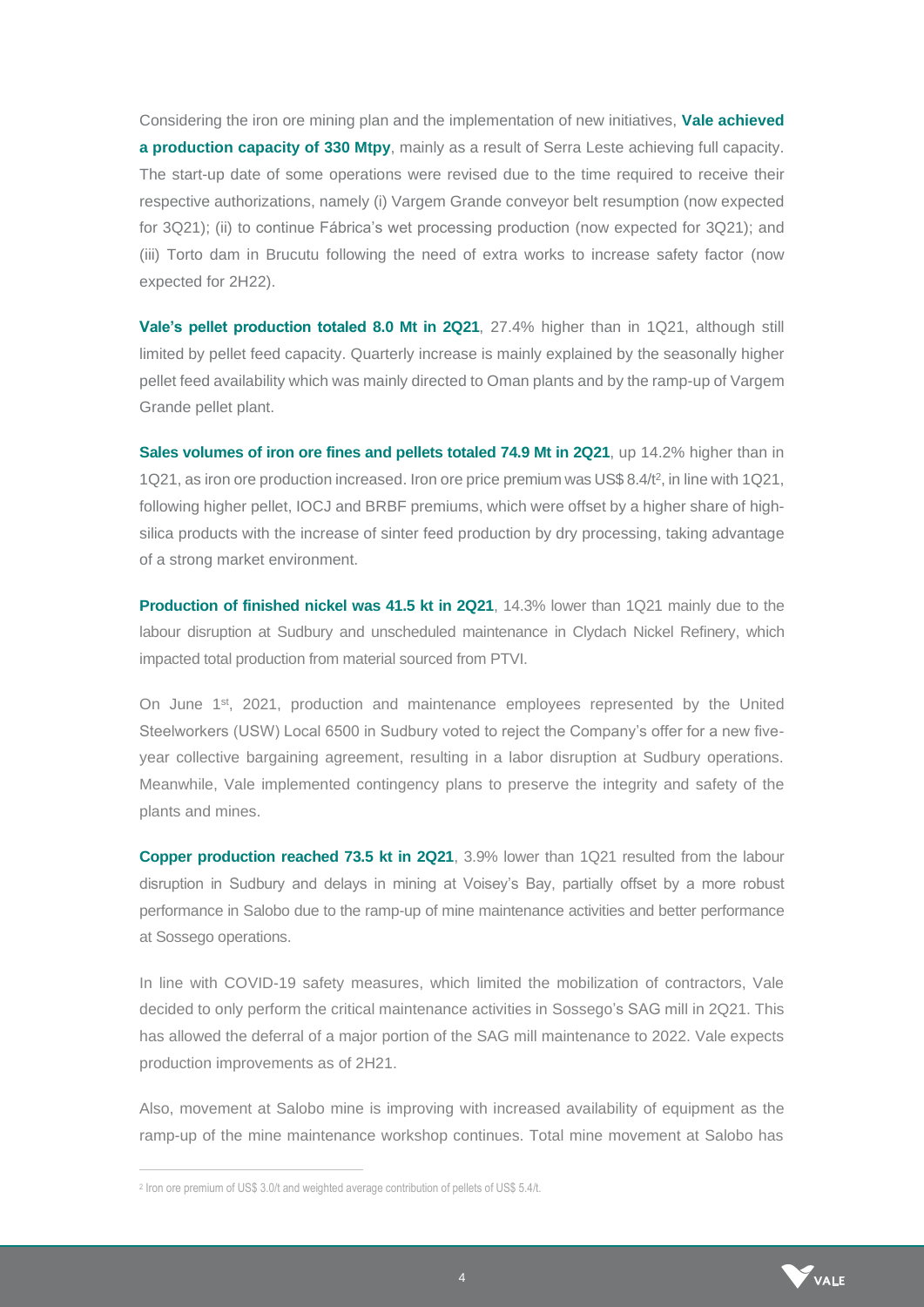increased 31.2% in Q2 compared to Q1, achieving 8.4 Mt in June. Improvement in mine movement is expected to continue in Q3.

Given uncertainties concerning the labor situation in Ontario and the ramp-up of the safety and maintenance process implementation in Sossego and Salobo, **our guidance for nickel and copper for the year is under review**.

|                                |             |        |             |                  |                  |          | % change                      |           |
|--------------------------------|-------------|--------|-------------|------------------|------------------|----------|-------------------------------|-----------|
| 000' metric tons               | <b>2Q21</b> | 1Q21   | <b>2Q20</b> | 1H <sub>21</sub> | 1H <sub>20</sub> |          | 2Q21/1Q21 2Q21/2Q20 1H21/1H20 |           |
| $\text{Iron}$ ore <sup>1</sup> | 75,685      | 68,031 | 67.598      | 143.715          | 127,203          | 11.3%    | 12.0%                         | 13.0%     |
| <b>Pellets</b>                 | 8.008       | 6,287  | 7.070       | 14,295           | 13.997           | 27.4%    | 13.3%                         | 2.1%      |
| Manganese Ore                  | 113         | 91     | 149         | 204              | 512              | 24.2%    | $-24.2%$                      | $-60.2%$  |
| Coal                           | 2.091       | 1,090  | 1,283       | 3,181            | 3,246            | 91.8%    | 63.0%                         | $-2.0\%$  |
| <b>Nickel</b>                  | 41.5        | 48.4   | 49.0        | 89.9             | 102.2            | $-14.3%$ | $-15.3%$                      | $-12.0\%$ |
| Copper                         | 73.5        | 76.6   | 84.5        | 150.1            | 179              | $-4.0%$  | $-13.0\%$                     | $-16.1%$  |
| Cobalt (metric tons)           | 754         | 711    | 562         | 1.465            | 1,228            | $6.0\%$  | 34.2%                         | 19.3%     |
| Gold (000' oz trov)            | 96          | 86     | 114         | 182              | 233              | 11.6%    | $-15.8%$                      | $-21.9%$  |

#### **Production summary**

<sup>1</sup> Including third party purchases, run-of-mine and feed for pelletizing plants.

#### **Sales summary**

|                                |             |        |             |         |         |          | % change            |           |
|--------------------------------|-------------|--------|-------------|---------|---------|----------|---------------------|-----------|
| 000' metric tons               | <b>2Q21</b> | 1Q21   | <b>2Q20</b> | 1H21    | 1H20    |          | 2021/1021 2021/2020 | 1H21/1H20 |
| $\text{Iron}$ ore <sup>1</sup> | 67.218      | 59.298 | 54.615      | 126,516 | 106,271 | 13.4%    | 23.1%               | 19.1%     |
| <b>Pellets</b>                 | 7.647       | 6.271  | 6.950       | 13,918  | 14,261  | 21.9%    | 10.0%               | $-2.4%$   |
| Manganese Ore                  | 169         | 258    | 270         | 427     | 489     | $-34.5%$ | $-37.4%$            | $-12.7%$  |
| Coal                           | 1.544       | 1.015  | 1.385       | 2.559   | 2.951   | 52.1%    | 11.5%               | $-13.3%$  |
| Nickel <sup>2</sup>            | 47.4        | 48.0   | 37.5        | 95.4    | 74.2    | $-1.3%$  | 26.4%               | 28.6%     |
| Copper                         | 74.2        | 71.2   | 83.4        | 145.4   | 172.7   | 4.2%     | $-11.0%$            | $-15.8%$  |

<sup>1</sup> Including third party purchases, run-of-mine and feed for pelletizing plants.

2 Historical figures exclude VNC sales.

#### **Production guidance**

|               | 2021         |
|---------------|--------------|
| Iron ore (Mt) | 315-335      |
| Nickel (kt)   | Under review |
| Copper (kt)   | Under review |

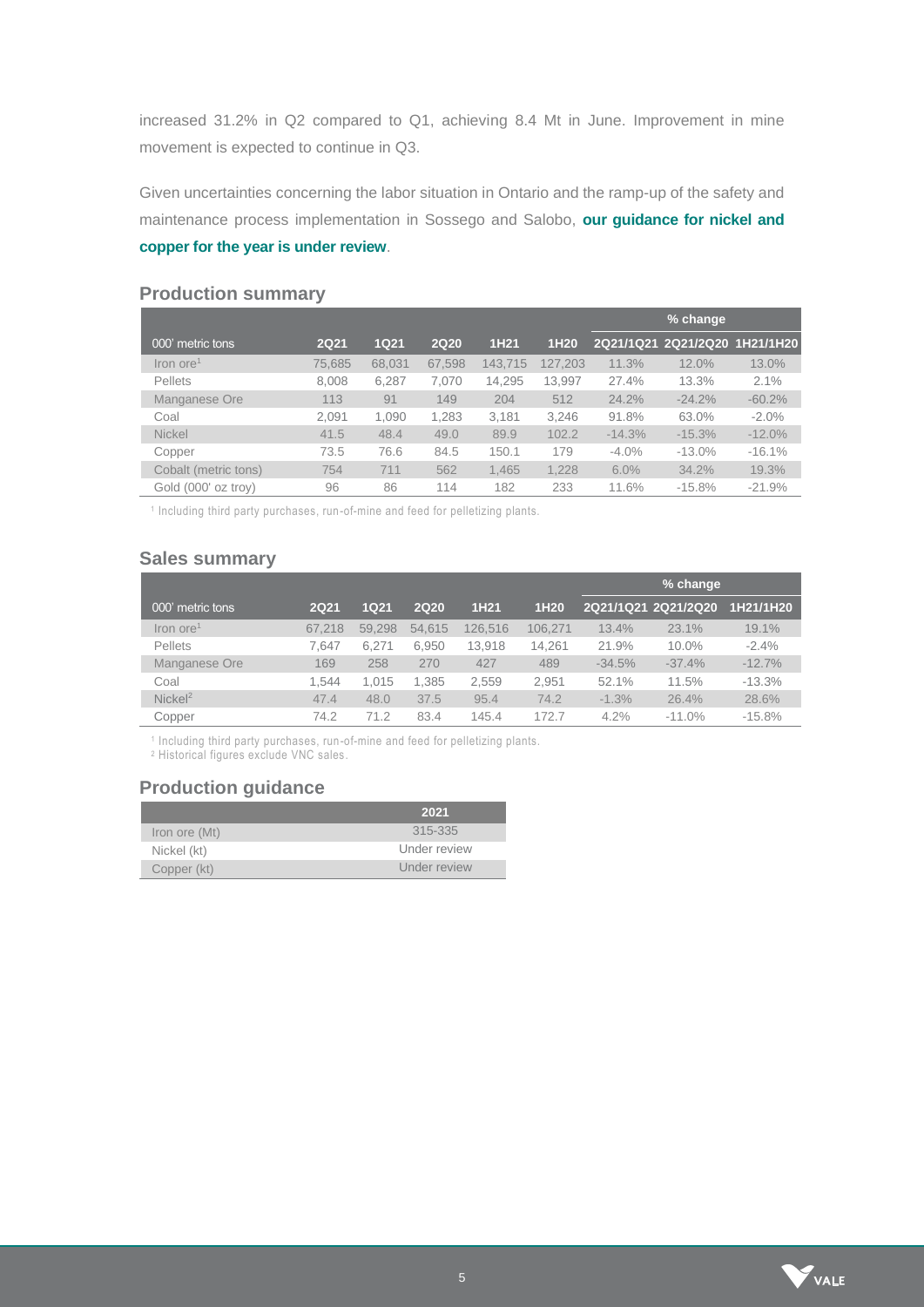# Iron ore

|                                                        |             |             |             |         |         |           | % change            |         |
|--------------------------------------------------------|-------------|-------------|-------------|---------|---------|-----------|---------------------|---------|
| 000' metric tons                                       | <b>2Q21</b> | <b>1Q21</b> | <b>2Q20</b> | 1H21    | 1H20    | 2Q21/1Q21 | 2Q21/2Q20 1H21/1H20 |         |
| <b>Northern System</b>                                 | 43,501      | 42,293      | 42,463      | 85,794  | 82,363  | 2.9%      | 2.4%                | 4.2%    |
| Serra Norte and Serra Leste                            | 26.916      | 25,300      | 24,319      | 52,216  | 45,799  | 6.4%      | 10.7%               | 14.0%   |
| <b>S11D</b>                                            | 16,585      | 16,993      | 18,144      | 33,578  | 36,564  | $-2.4%$   | $-8.6%$             | $-8.2%$ |
| <b>Southeastern System</b>                             | 18,059      | 13,529      | 12,721      | 31,588  | 24,510  | 33.5%     | 42.0%               | 28.9%   |
| Itabira (Cauê, Conceição<br>and others)                | 7,233       | 5,681       | 5,324       | 12,914  | 11,331  | 27.3%     | 35.9%               | 14.0%   |
| Minas Centrais (Brucutu<br>and others)                 | 5,490       | 3.456       | 4,190       | 8,946   | 7,839   | 58.9%     | 31.0%               | 14.1%   |
| Mariana (Alegria,<br>Timbopeba and others)             | 5,337       | 4,392       | 3,207       | 9,729   | 5.340   | 21.5%     | 66.4%               | 82.2%   |
| <b>Southern System</b>                                 | 13,441      | 11,708      | 11,768      | 25,149  | 19,124  | 14.8%     | 14.2%               | 31.5%   |
| Paraopeba (Mutuca,<br>Fábrica and others) <sup>1</sup> | 5,899       | 5,317       | 5,873       | 11,216  | 9,521   | 10.9%     | 0.4%                | 17.8%   |
| Vargem Grande (Vargem<br>Grande, Pico and others)      | 7.542       | 6.391       | 5.895       | 13,933  | 9.603   | 18.0%     | 27.9%               | 45.1%   |
| <b>Midwestern System</b>                               | 684         | 500         | 645         | 1.184   | 1.204   | 36.8%     | 6.0%                | $-1.7%$ |
| Corumbá                                                | 684         | 500         | 645         | 1,184   | 1,204   | 36.8%     | 6.0%                | $-1.7%$ |
| <b>IRON ORE PRODUCTION<sup>2</sup></b>                 | 75,685      | 68,031      | 67,598      | 143,715 | 127,203 | 11.3%     | 12.0%               | 13.0%   |
| <b>IRON ORE SALES<sup>3</sup></b>                      | 67,218      | 59,298      | 54,615      | 126,516 | 106,271 | 13.4%     | 23.1%               | 19.1%   |
| <b>IRON ORE AND PELLETS</b><br><b>SALES2</b>           | 74,865      | 65,569      | 61,565      | 140,434 | 120.532 | 14.2%     | 21.6%               | 16.5%   |

<sup>1</sup> 1Q21 results were reviewed (-13 kt than previously announced).

2 Including third party purchases, run-of-mine and feed for pelletizing plants.

3 Including third party purchases and run-of-mine.

### **Production variation (1Q21 x 2Q21) Mt**



#### **Northern System**

The better performance of our Northern System was caused by the seasonal improvement from better weather conditions and the strong performance in Serra Leste, which achieved its full production capacity of 6 Mtpy; but partially offset by the negative impact of the tie-in effect of the installation of the first of four jaspilite crushers in S11D. The second jaspilite crusher is expected to be installed by the end of 3Q21.

As previously announced, Vale has resumed loading activities at ship loader 6 at the Ponta da Madeira Maritime Terminal, in São Luís, Maranhão, after 5 months of maintenance due to a fire in the equipment. The maintenance of ship loader 6, which involved the substitution of over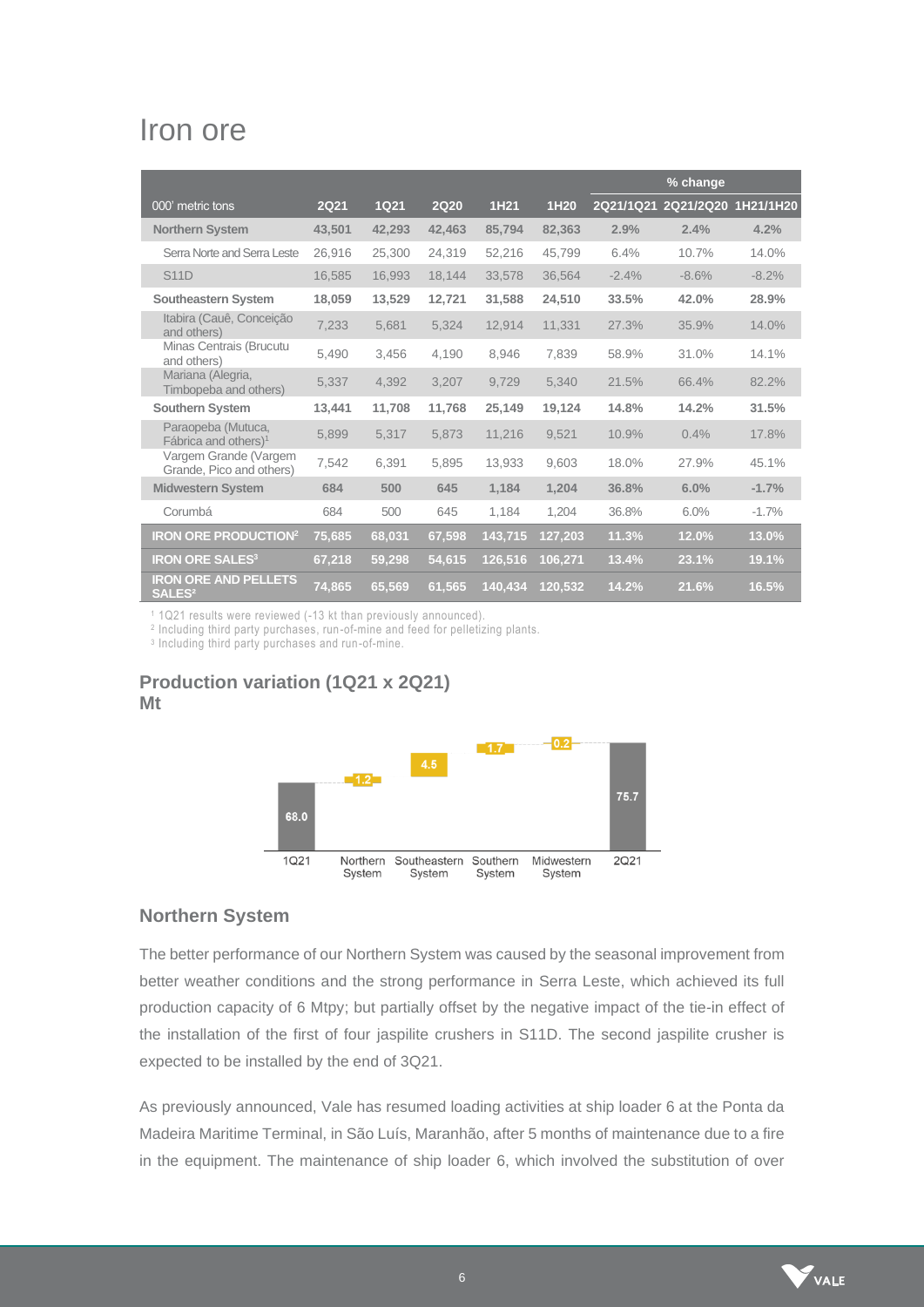60% of its components, did not impact Ponta da Madeira Maritime Terminal's monthly iron ore shipment schedule for the year.

### **Southeastern System**

The solid performance of Southeastern System's was a result of (i) the increase in high-silica sinter feed production in Brucutu from dry processing, thus taking advantage of the strong iron ore market with a solid price environment; (ii) higher productivity in Itabira Complex, with the reassessment of temporary tailings management solutions; and (iii) better performance at the Timbopeba site from the commissioning of the 3 additional wet-processing lines during March and despite the 9-day stoppage due to Xingu dam interdiction in EFVM railway operation.

In compliance with the interdiction term drawn up by the Regional Superintendence of Labor (SRT), the access of workers and the circulation of vehicles to the flood zone of the Xingu dam, located in Mariana, including the EFVM railway, was suspended, temporally impacting Timbopeba and Alegria site operations. In order to guarantee the operational stability of these sites, Vale implemented an unmanned train operation covering a 16 km stretch to expedite Timbopeba site production and increased the ROM availability from Alegria mine.

#### **Southern System**

The operational performance in 2Q21 can be in large attributed to (i) higher third-party purchases; (ii) production in Fábrica by wet processing during the tests to resume beneficiation plant operations; and (iii) stronger production from Abóboras and Capitão do Mato mines, located in Vargem Grande complex, as expected in mining plan.

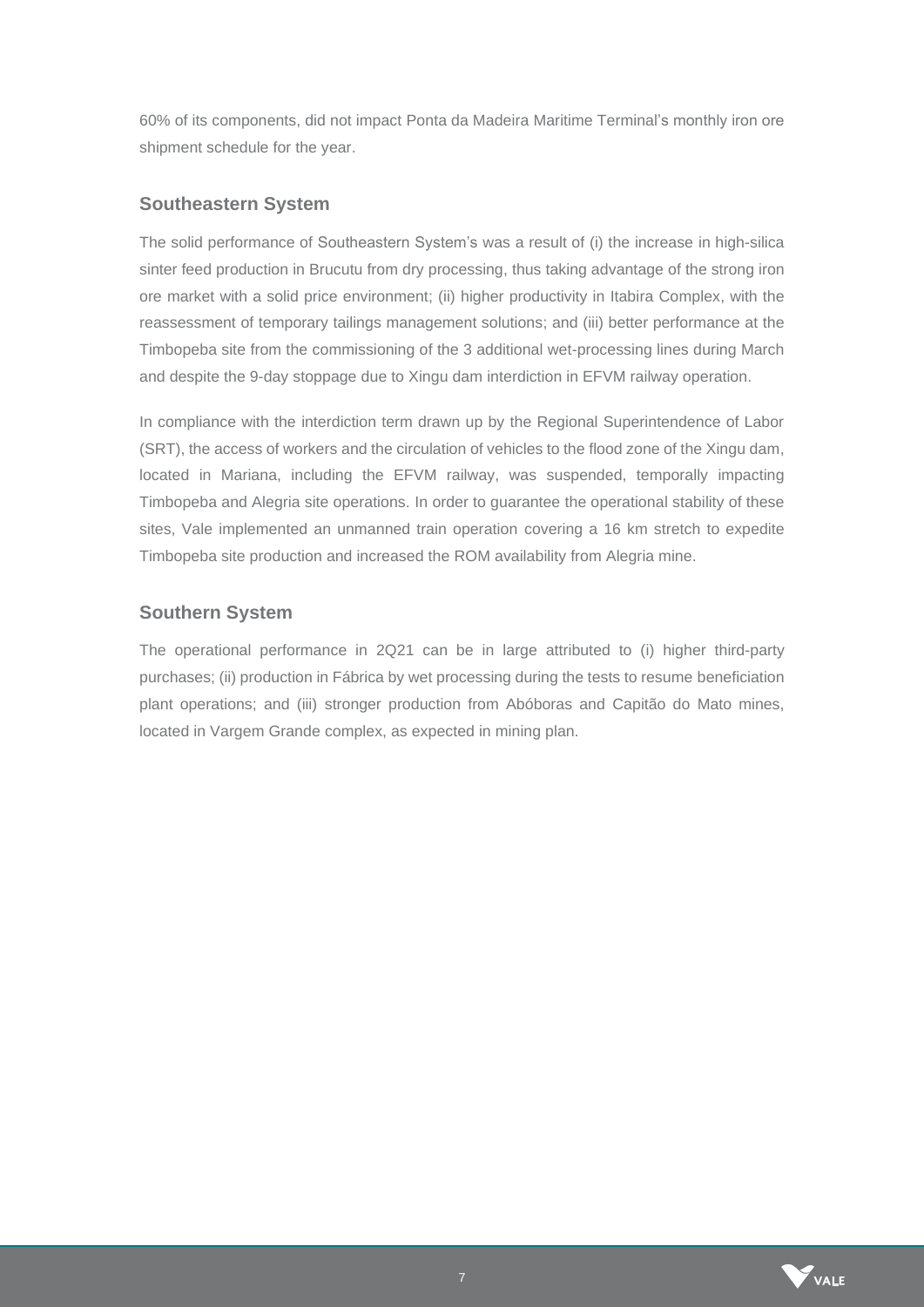# **Operational stabilization and resumption plan**

|                                  | <b>Actions in</b><br><b>Progress</b>                                                                                                                                                                                                                                                                                                                                                                                           | <b>Accomplishments in</b><br>2Q21                                                                                                                                                                                                                                                                                                                                            | <b>Timeline for</b><br><b>Resumption</b>                                                                                                                                                                                                                                                                                                                                                                                                                                                                                                                        |
|----------------------------------|--------------------------------------------------------------------------------------------------------------------------------------------------------------------------------------------------------------------------------------------------------------------------------------------------------------------------------------------------------------------------------------------------------------------------------|------------------------------------------------------------------------------------------------------------------------------------------------------------------------------------------------------------------------------------------------------------------------------------------------------------------------------------------------------------------------------|-----------------------------------------------------------------------------------------------------------------------------------------------------------------------------------------------------------------------------------------------------------------------------------------------------------------------------------------------------------------------------------------------------------------------------------------------------------------------------------------------------------------------------------------------------------------|
| <b>Northern</b><br><b>System</b> | Licensing and opening new<br>$\bullet$<br>mining fronts.<br>Progressing on the<br>$\bullet$<br>construction of Gelado,<br>Northern System 240 Mtpy<br>and Serra Sul 120 projects.                                                                                                                                                                                                                                              | Serra Leste reached its full<br>capacity (6 Mtpy).<br>Installation and ramp-up of<br>first of four crushers to<br>process jaspilite ore bodies<br>in S11D.                                                                                                                                                                                                                   | 2021/22: Installation of new<br>crushers to process jaspilite<br>ore bodies in S11D.<br>1H22: Start-up of Gelado<br>project with 10 Mtpy<br>capacity.<br>• 2H22: Start-up of Northern<br>System 240 Mtpy project,<br>increasing the System's<br>capacity by 10 Mtpy.<br>1H23: Expansion of Serra<br>Leste to 8 Mtpy capacity.<br>2021/23: Applying for new<br>licenses and opening new<br>mining fronts.<br>• 2H24: Start-up of Serra Sul<br>120 project <sup>3</sup> .<br>• 2025: Usina 1 shift to 100%<br>dry processing temporarily<br>impacting production. |
| <b>Itabira</b>                   | Completion of tailings'<br>filtration plants construction<br>to increase wet processing<br>capacity.<br>Requirements to restart<br>Itabirucu dam raising<br>construction works.<br>Tailings piles developing<br>$\bullet$<br>and licensing to support<br>filtration plant.                                                                                                                                                     | $\bullet$<br>Tailings' filtration plant<br>construction works achieved<br>73% and 71% of physical<br>progress in Cauê and<br>Conceição, respectively.<br>Reassessment of temporary<br>tailings management<br>solutions.                                                                                                                                                      | 2021/22: Capacity<br>restrictions due to area<br>constraint for tailings<br>disposal.<br>2021/22: Start-up of Cauê<br>and Conceição tailings<br>filtering plants and dry<br>stacking activities.<br>2H22: Completion of<br>Itabiruçu raising works.                                                                                                                                                                                                                                                                                                             |
| <b>Brucutu</b>                   | Usage maximization of the<br>remaining volume of Sul<br>dam to support current<br>operation.<br>Tailings piles developing<br>$\bullet$<br>and licensing to support<br>filtration plant.<br>Completion of Torto dam <sup>4</sup><br>$\bullet$<br>and tailings' filtration plant<br>construction to increase wet<br>processing capacity.<br>Assessment of<br>$\bullet$<br>Norte/Laranjeiras dam<br>geotechnical characteristics. | Increase of sinter feed<br>$\bullet$<br>production by dry<br>processing, due to the<br>positive market<br>environment, achieving 16<br>Mtpy capacity in Brucutu<br>site.<br>$\bullet$<br>Need of extra works<br>identified to increase safety<br>factor of Torto dam.<br>Tailings' filtration plant<br>$\bullet$<br>construction works achieved<br>73% of physical progress. | 1Q22: Start-up of tailings'<br>filtering plant and dry<br>stacking activities.<br>2H22: Start-up of Torto<br>dam <sup>5</sup> , increasing site's<br>capacity to 28 Mtpy after<br>conclusion of extra works.                                                                                                                                                                                                                                                                                                                                                    |

<sup>&</sup>lt;sup>3</sup> Start-up date was reviewed by new licensing expectations. Previously, start-up was expected to 1H24.

<sup>4</sup> A positive declaration of stability condition (DCE) and an operating license for Torto dam operations are necessary, relying on the external auditor and authorities' assessment.

<sup>&</sup>lt;sup>5</sup> Start-up date was reviewed due to the time required to receive authorizations following additional works to increase safety factor identified. Previously, start-up was expected to 4Q21.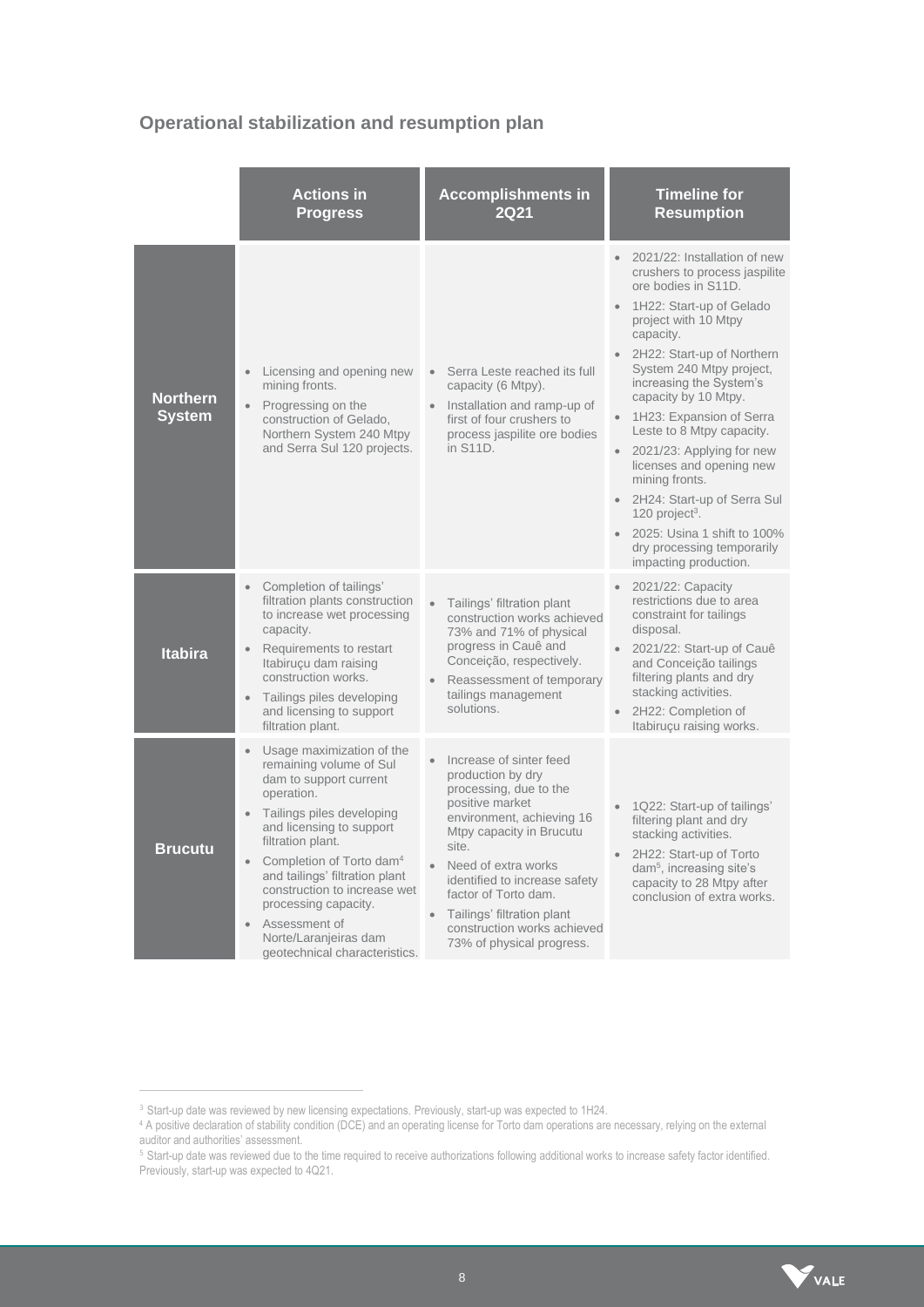|                                           | <b>Actions in</b><br><b>Progress</b>                                                                                                                                                                                                                                                                                                                                                                                                                                                                                                                                                       | <b>Accomplishments in</b><br>2021                                                                                                                                                                                                                                                                          | <b>Timeline for</b><br><b>Resumption</b>                                                                                                                                                                                                                                                                                                                                                                                              |
|-------------------------------------------|--------------------------------------------------------------------------------------------------------------------------------------------------------------------------------------------------------------------------------------------------------------------------------------------------------------------------------------------------------------------------------------------------------------------------------------------------------------------------------------------------------------------------------------------------------------------------------------------|------------------------------------------------------------------------------------------------------------------------------------------------------------------------------------------------------------------------------------------------------------------------------------------------------------|---------------------------------------------------------------------------------------------------------------------------------------------------------------------------------------------------------------------------------------------------------------------------------------------------------------------------------------------------------------------------------------------------------------------------------------|
| <b>Fábrica</b>                            | Conclusion of beneficiation<br>plant vibration tests (to<br>certify the absence of<br>impacts on the site's<br>structures), depending on<br>external assessment/<br>approval.<br>Studies to resume mining<br>$\bullet$<br>blasting activities.                                                                                                                                                                                                                                                                                                                                             | Vibration tests at<br>beneficiation plant and<br>pelletizing facilities were<br>concluded, waiting final<br>authorization.                                                                                                                                                                                 | 3Q21: Final authorization to<br>maintain wet processing<br>production <sup>6</sup> .<br>2022: Resumption of<br>Fábrica pellet plant,<br>depending on market<br>conditions.                                                                                                                                                                                                                                                            |
| Vargem<br><b>Grande</b><br><b>Complex</b> | <b>Completion of Maravilhas III</b><br>$\bullet$<br>dam to increase wet<br>processing capacity.<br>Licensing and development<br>$\bullet$<br>of new waste piles for<br>Capitão do Mato mine.<br>Tailings piles developing<br>$\bullet$<br>and licensing to support<br>filtration plant.<br>Studies to debottleneck<br>$\bullet$<br>logistics capacity, limited by<br>the impossibility to operate<br>the long-distance conveyor<br>belt in the segment close to<br>the Vargem Grande dam<br>and the use of autonomous<br>train in Forguilhas and<br>Grupo dams self-rescue<br>zones (ZAS). | Approval received to<br>resume blasting activities at<br>Galinheiro and Abóboras<br>mines.<br>Maravilhas III dam first<br>phase construction works<br>completed, pending stability<br>declaration emission.<br>Vibration tests at VGR's<br>conveyor belt are ongoing<br>and results are under<br>analysis. | 3Q21: Start-up of<br>Maravilhas III dam.<br>3021: Unlock site's<br>conveyor belt capacity <sup>7</sup> .<br>2022/23: Start-up of new<br>waste piles.<br>2023: Start-up of 1.5 Mtpy<br>capacity dry magnetic<br>concentration plant.<br>2021/27: Increase railway<br>capacity, advancing in<br>studies to elevate<br>automated train productivity<br>and decreasing emergency<br>levels of Forguilhas and<br>Grupo dams <sup>8</sup> . |



<sup>6</sup> Previously, final authorization was expected to 2Q21.

<sup>7</sup> Start-up date was reviewed by the need of additional analysis requested by auditors and Vale's geotechnical team to certify the absence of

impact on Vargem Grande dam. Previously, start-up was expected to 2Q21.

<sup>&</sup>lt;sup>8</sup> Decrease of emergency levels also depends on external evaluation by ANM and external auditors.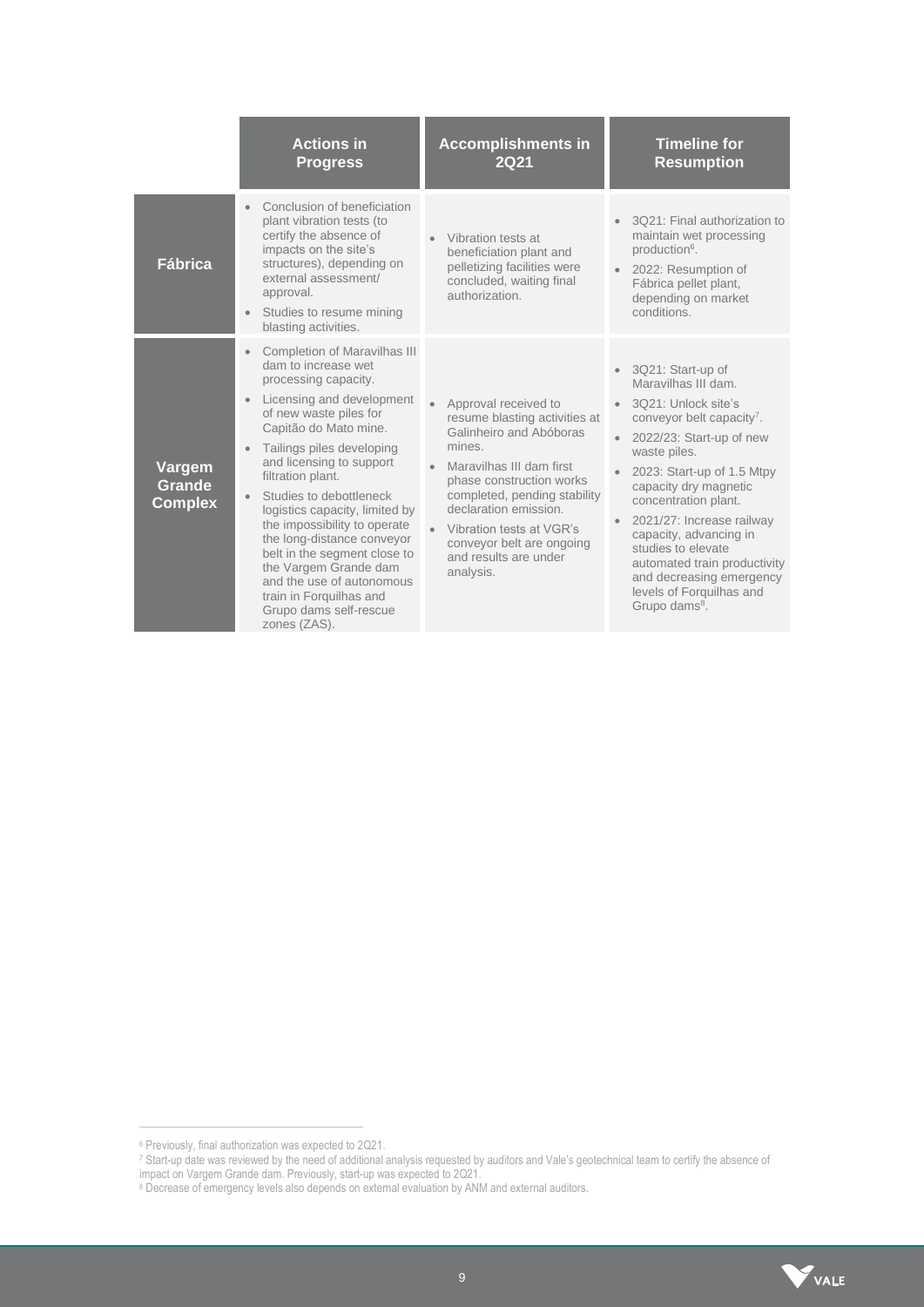# **Pellets**

|                            |             |                          |             |        |                          |            | % change            |          |
|----------------------------|-------------|--------------------------|-------------|--------|--------------------------|------------|---------------------|----------|
| 000' metric tons           | <b>2Q21</b> | <b>1Q21</b>              | <b>2Q20</b> | 1H21   | 1H20                     | 2Q21/1Q21  | 2Q21/2Q20 1H21/1H20 |          |
| <b>Northern System</b>     | 748         | 961                      | 919         | 1,709  | 1,802                    | $-22.2%$   | $-18.6%$            | $-5.2%$  |
| São Luis                   | 748         | 961                      | 919         | 1,709  | 1.802                    | $-22.2%$   | $-18.6%$            | $-5.2\%$ |
| <b>Southeastern System</b> | 3,963       | 3,609                    | 3,537       | 7,572  | 8,669                    | 9.8%       | 12.0%               | $-12.7%$ |
| Tubarão 1 and 2            |             | $\overline{\phantom{a}}$ |             |        | $\overline{\phantom{a}}$ |            |                     |          |
| Itabrasco (Tubarão 3)      | 742         | 583                      | 455         | 1,325  | 1,343                    | 27.3%      | 63.1%               | $-1.3%$  |
| Hispanobras (Tubarão 4)    |             | 169                      | 363         | 169    | 992                      | $-100.0\%$ | $-100.0\%$          | $-83.0%$ |
| Nibrasco (Tubarão 5 and 6) | 974         | 699                      | 842         | 1,673  | 2,067                    | 39.3%      | 15.7%               | $-19.1%$ |
| Kobrasco (Tubarão 7)       | 803         | 607                      | 541         | 1,410  | 1,351                    | 32.3%      | 48.4%               | 4.4%     |
| Tubarão 8                  | 1,445       | 1,551                    | 1,336       | 2,996  | 2,916                    | $-6.8%$    | 8.2%                | 2.7%     |
| <b>Southern System</b>     | 975         | 656                      | 129         | 1,631  | 129                      | 48.6%      | 655.8%              | 1,164.3% |
| Fábrica                    | ۰           |                          | ٠           |        | ٠                        |            |                     | ٠        |
| Vargem Grande              | 975         | 656                      | 129         | 1,631  | 129                      | 48.6%      | 655.8%              | 1164.3%  |
| Oman                       | 2,322       | 1,061                    | 2,485       | 3,383  | 3,397                    | 118.9%     | $-6.6%$             | $-0.4%$  |
| <b>PELLETS PRODUCTION</b>  | 8,008       | 6,287                    | 7,070       | 14,295 | 13,997                   | 27.4%      | 13.3%               | 2.1%     |
| <b>PELLETS SALES</b>       | 7,647       | 6,271                    | 6,950       | 13,918 | 14,261                   | 21.9%      | 10.0%               | $-2.4%$  |

# **Production overview**

Pellet production increased from 1Q21, although still limited by the pellet feed availability from Itabira and Brucutu. Quarterly results variations are mainly explained by the seasonally higher pellet feed availability which was mainly directed for Oman plants and the ramp-up of Vargem Grande pellet plant, which were partially offset by a 20-day maintenance carried out in São Luis plant in May and June.

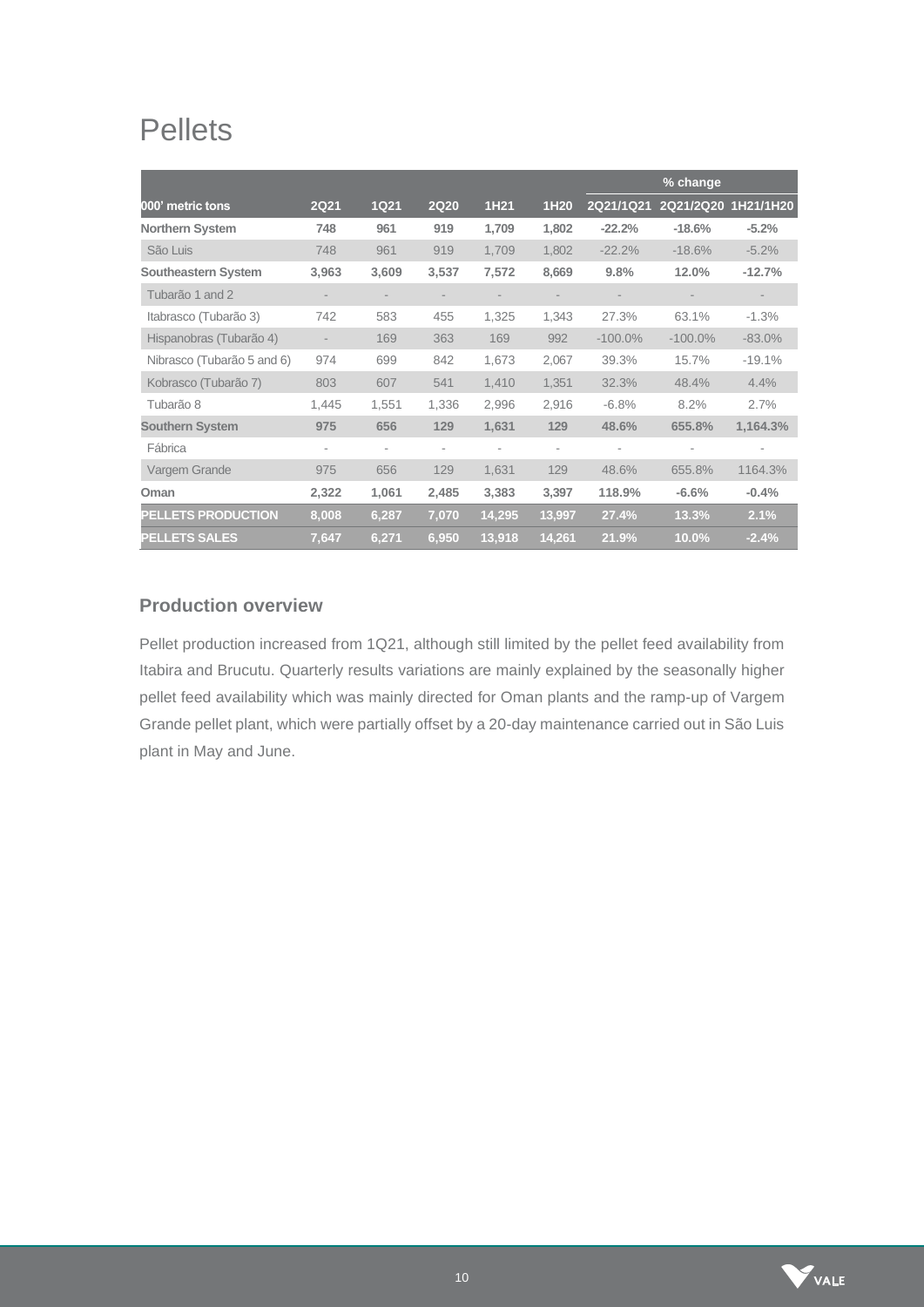# Manganese ore and ferroalloys

|                                           |      |      |                          |                          |      |          | % change                      |           |
|-------------------------------------------|------|------|--------------------------|--------------------------|------|----------|-------------------------------|-----------|
| 000' metric tons                          | 2Q21 | 1Q21 | <b>2Q20</b>              | 1H21                     | 1H20 |          | 2Q21/1Q21 2Q21/2Q20 1H21/1H20 |           |
| <b>MANGANESE ORE</b><br><b>PRODUCTION</b> | 113  | 91   | 149                      | 204                      | 512  | 24.2%    | $-24.2%$                      | $-60.0\%$ |
| Azul                                      | ۰    | ٠    | $\overline{\phantom{a}}$ | $\overline{\phantom{a}}$ | 230  | $\sim$   | ٠                             | $-100%$   |
| Urucum                                    | 78   | 63   | 131                      | 142                      | 241  | 23.8%    | $-40.5%$                      | $-41.2%$  |
| Morro da Mina                             | 35   | 28   | 18                       | 63                       | 41   | 25.0%    | 95.2%                         | 53.9%     |
| <b>MANGANESE ORE</b><br><b>SALES</b>      | 169  | 258  | 270                      | 427                      | 489  | $-34.5%$ | $-37.4%$                      | $-12.8%$  |
| <b>FERROALLOYS</b><br><b>PRODUCTION</b>   | 19   | 16   | 15                       | 35                       | 43   | 18.8%    | 26.7%                         | 18.7%     |
| <b>FERROALLOYS</b><br><b>SALES</b>        | 15   | 14   | 10                       | 29                       | 37   | 7.1%     | 50.0%                         | 20.2%     |

### **Production and sales overview**

Manganese ore production totaled 113 kt in 2Q21, 24.2% higher than in 1Q21, mainly due to the end of the rainy season and improved performance at the beneficiation plant in Morro da Mina. However, the 2Q21 production was 24.2% down on the same quarter in 2020, due to adjustments in the mining plan to ensure the safety and sustainability of underground operations at the Urucum mine.

Manganese ore sales reached 169 kt in 2Q21, 34.5% lower than in 1Q21, due to the lower inventory volume remaining from the Azul Mine, following its ongoing suspension of operations.

Ferroalloy production and sales volumes were higher than in 1Q21, mainly due to the operation resumption of a furnace at the Ouro Preto plant, following the recovery in market demand.

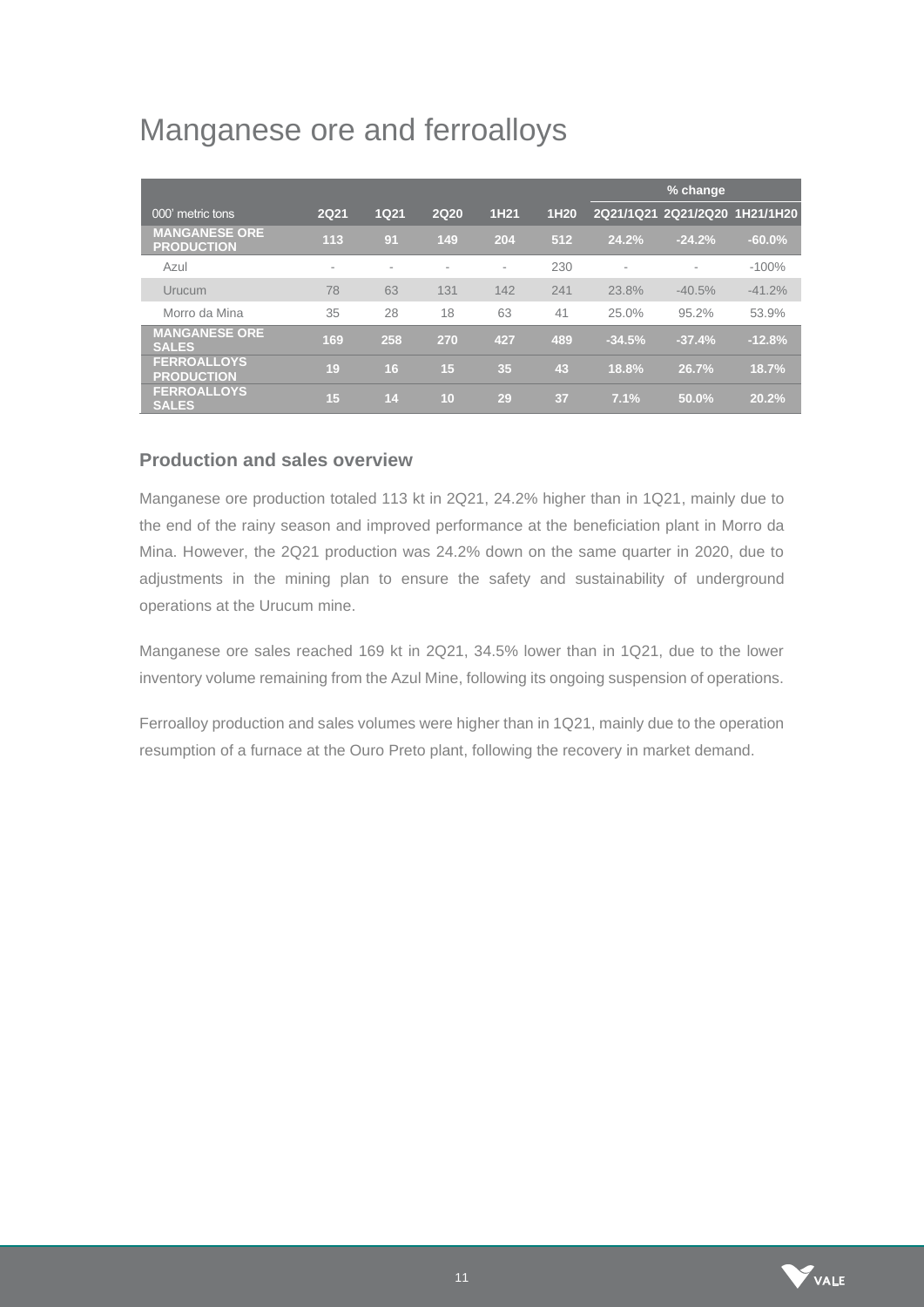# **Nickel**

|                                      |             |             |             |      |       |           | % change                      |          |
|--------------------------------------|-------------|-------------|-------------|------|-------|-----------|-------------------------------|----------|
| 000' metric tons                     | <b>2Q21</b> | <b>1Q21</b> | <b>2Q20</b> | 1H21 | 1H20  |           | 2Q21/1Q21 2Q21/2Q20 1H21/1H20 |          |
| Canada                               | 20.4        | 25.2        | 26.6        | 45.6 | 48.5  | $-19.0%$  | $-23.3%$                      | $-6.0\%$ |
| Sudbury                              | 9.0         | 12.0        | 13.5        | 21.0 | 25.5  | $-25.0%$  | $-33.3%$                      | $-17.6%$ |
| Thompson                             | 1.4         | 2.8         | 3.6         | 4.2  | 6.3   | $-50.0\%$ | $-61.1%$                      | $-33.3%$ |
| Voisey's Bay                         | 10.0        | 10.4        | 9.4         | 20.4 | 16.7  | $-3.8%$   | 6.4%                          | 22.2%    |
| Indonesia                            | 14.5        | 15.4        | 17.5        | 29.9 | 36.1  | $-5.8%$   | $-17.1%$                      | $-17.2%$ |
| <b>Brazil</b>                        | 5.2         | 6.3         | 3.2         | 11.5 | 6.2   | $-17.5%$  | 62.5%                         | 85.5%    |
| Feed from third parties <sup>1</sup> | 1.3         | 1.6         | 1.7         | 2.9  | 3.5   | $-18.8%$  | $-23.5%$                      | $-17.1%$ |
| <b>NICKEL PRODUCTION</b>             | 41.5        | 48.4        | 49.0        | 89.9 | 102.2 | $-14.3%$  | $-15.3%$                      | $-12.0%$ |
| <b>NICKEL SALES<sup>2</sup></b>      | 47.4        | 48.0        | 37.5        | 95.4 | 74.2  | $-1.3%$   | 26.4%                         | 28.6%    |

#### **Finished production by source**

<sup>1</sup> External feed purchased from third parties and processed into finish ed nickel in our Canadian operations.

<sup>2</sup> Historical figures exclude VNC sales.

# **Production Variation (1Q21 x 2Q21) kt**



# **Canadian operations**

Finished production from Sudbury and Thompson ore sources declined 25% q/q and 50% q/q, respectively. The lower volume was mainly due to the labor disruption in Sudbury operations started in June, as the concentrate originated from the ore mined at Sudbury and Thompson are both further processed in Sudbury's Copper Cliff smelter.

Finished production from Voisey's Bay ore source in 2Q21 was relatively in line with 1Q21, as Long Harbour continues to have solid production rates. In addition, Vale reached first ore production on the Reid Brook deposit at the Voisey's Bay Mine Expansion Project in June, which is now 66% complete.

# **Indonesian operation (PTVI)**

Finished production from PTVI source reached 14.5 kt in 2Q21, 5.8% lower than 1Q21 and 17.1% lower than 2Q20, mainly due to a 48-day unscheduled maintenance of one of the kilns at Clydach Nickel Refinery.

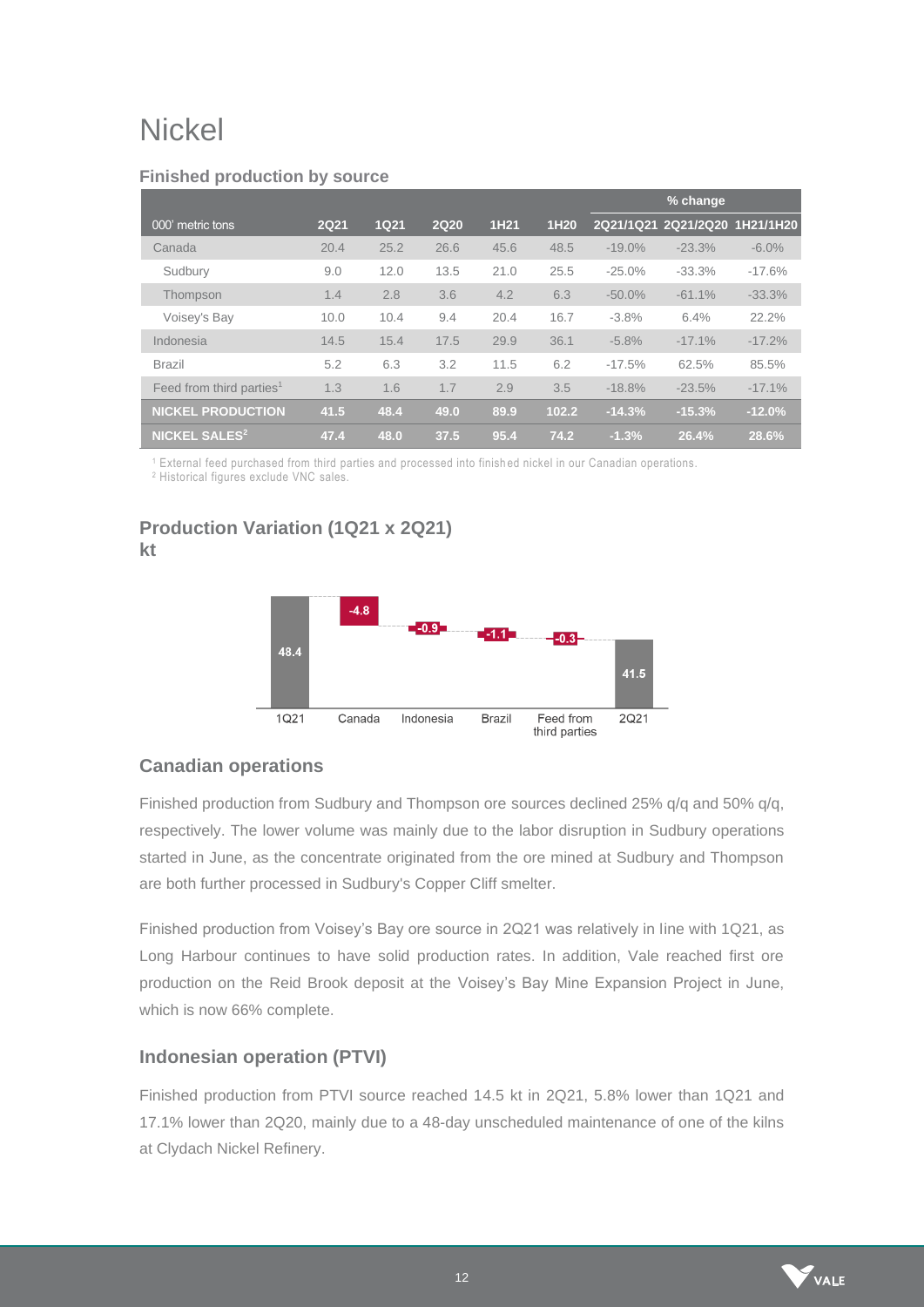Nickel-in-matte production at PTVI site reached 15.0 kt in 2Q21, relative in line with 1Q21 and 19.8% lower than 2Q20, mainly due to delayed ramp-up of furnace following maintenance activities.

### **Brazilian operation (Onça Puma)**

Production at Onça Puma reached 5.2 kt in 2Q21, 17.5% lower than 1Q21, mainly due to furnace operational challenges impacting finished production, which should be partially addressed in the planned maintenance in 2H21 and completely in 2022.

### **Feed from third parties**

Finished nickel produced from third-party feed reached 1.3 kt in 2Q21, 18.8% lower than 1Q21 mainly due to labour disruption in Sudbury, which impacted the ability to process the material. The purchase of third-party feed is a normal process to sustain a regular finished nickel production flow.

### **Sales**

Nickel sales volumes were 47.4 kt in 2Q21, in line with 1Q21, as the sale of available inventories offset the lower production for the quarter.

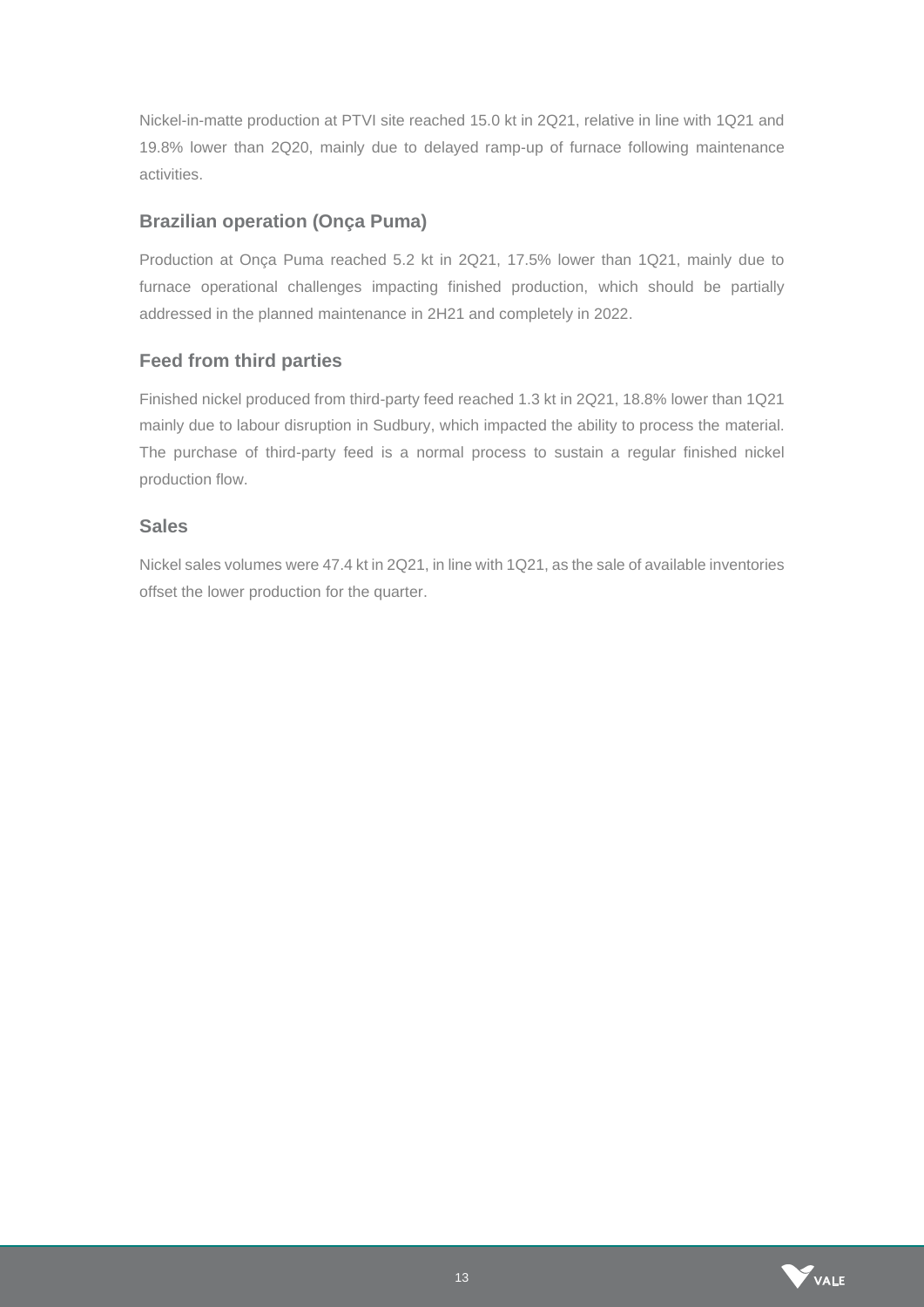# Copper

#### **Finished production by source**

|                            |             |             |             |       |       |           | % change                      |           |
|----------------------------|-------------|-------------|-------------|-------|-------|-----------|-------------------------------|-----------|
| 000' metric tons           | <b>2Q21</b> | <b>1Q21</b> | <b>2Q20</b> | 1H21  | 1H20  |           | 2Q21/1Q21 2Q21/2Q20 1H21/1H20 |           |
| <b>BRAZIL</b>              | 55.2        | 50.0        | 60.8        | 105.2 | 125.4 | 10.4%     | $-9.2%$                       | $-16.1%$  |
| Salobo                     | 38.7        | 34.1        | 41.3        | 72.8  | 83.5  | 13.5%     | $-6.3%$                       | $-12.8%$  |
| Sossego                    | 16.6        | 15.9        | 19.5        | 32.5  | 41.9  | $4.4\%$   | $-14.9%$                      | $-22.4%$  |
| <b>CANADA</b>              | 18.2        | 26.6        | 23.7        | 44.8  | 53.6  | $-31.6%$  | $-23.2%$                      | $-16.4%$  |
| Sudbury                    | 13.0        | 19.4        | 21.9        | 32.4  | 45.0  | $-33.0%$  | $-40.6%$                      | $-28.0\%$ |
| Thompson                   | 0.1         | 0.2         | 0.3         | 0.3   | 0.5   | $-50.0\%$ | $-66.7%$                      | $-40.0\%$ |
| Voisey's Bay               | 4.5         | 6.1         | 0.5         | 10.6  | 5.8   | $-26.2%$  | 800.0%                        | 82.8%     |
| Feed from third parties    | 0.6         | 1.1         | 1.0         | 1.7   | 2.3   | $-45.5%$  | $-40.0%$                      | $-26.1%$  |
| <b>COPPER PRODUCTION</b>   | 73.5        | 76.6        | 84.5        | 150.1 | 179.0 | $-4.0%$   | $-13.0%$                      | $-16.1%$  |
| <b>COPPER SALES</b>        | 74.2        | 71.2        | 83.4        | 145.4 | 172.7 | 4.2%      | $-11.0%$                      | $-15.8%$  |
| <b>Copper Sales Brazil</b> | 55.8        | 45.4        | 59.7        | 101.2 | 118.3 | 22.9%     | $-6.5%$                       | $-14.5%$  |
| Copper Sales Canada        | 18.4        | 25.8        | 23.7        | 44.2  | 54.4  | $-28.7%$  | $-22.4%$                      | $-18.8%$  |

# **Production Variation (1Q21 x 2Q21) kt**



# **Production and sales overview**

In 2Q21, copper production in Salobo totalled 38.7 kt, 13.5% higher than 1Q21 and 6.3 % lower than 2Q20. Both qoq increase and yoy decrease were a result of the ramp up of maintenance activities after a broader review of maintenance routines in 1Q21, which restricted mine movement due to lower equipment availability.

Copper production in Sossego totalled 16.6 kt, 4.4% higher than 1Q21 and 14.9% lower than 2Q20. Production volumes improved compared to 1Q21 as a result of delays in maintenance activities and SAG mill issues in 1Q21. In comparison to 2Q20, production was 14.9% lower due to a necessary 15-day scheduled maintenance performed during 2Q21. This maintenance has enabled the postponement of a major scheduled SAG mill maintenance to 2022. Consequently, Vale expects performance improvements in 2H21.

In 2Q21, copper production in Canada reached 18.2 kt, 31.6% lower than 1Q21 and 23.2% lower than 2Q20. Production was impacted mainly by Sudbury strike and delays in mining in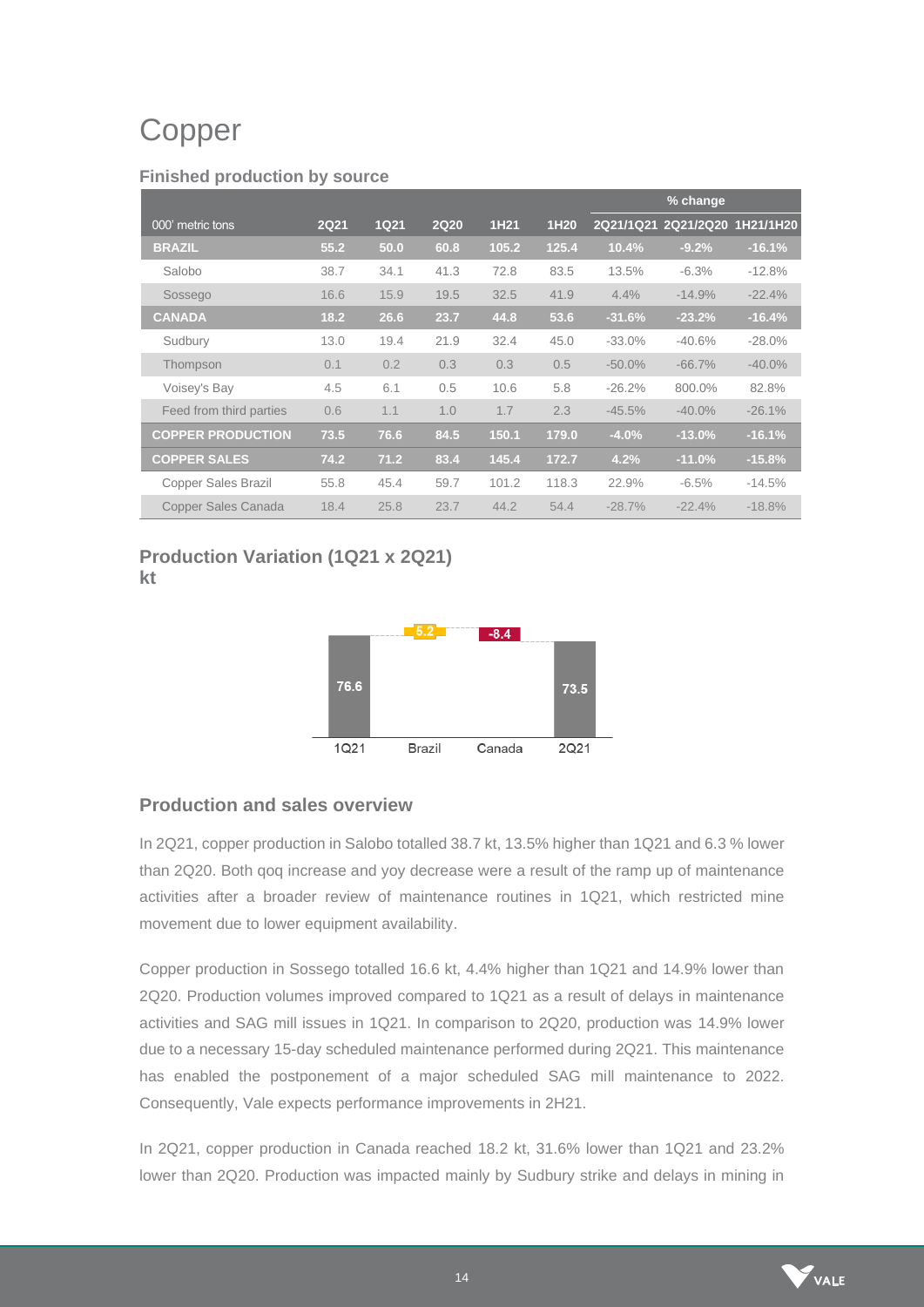Voisey's Bay due to pit flooding, primarily related to extraordinary weather conditions, which affected copper concentrate production. The pit conditions have recovered well.

Sales volumes<sup>9</sup> of copper were 74.2 kt in 2Q21, 4.2% higher than 1Q21, mainly due to higher production in Brazilian operations which was offset by lower concentrate production in North Atlantic operations. Sales volumes were higher than production in 2Q21 due to delays in copper concentrates shipments from Brazilian operations from March to April and sale of available inventories from Canadian operations.

<sup>9</sup> Sales volumes are lower compared to production volumes due to payable copper vs. contained copper: part of the copper contained in the concentrates is lost in the smelting and refining process, hence payable quantities of copper are approximately 3.5% lower than contained volumes.

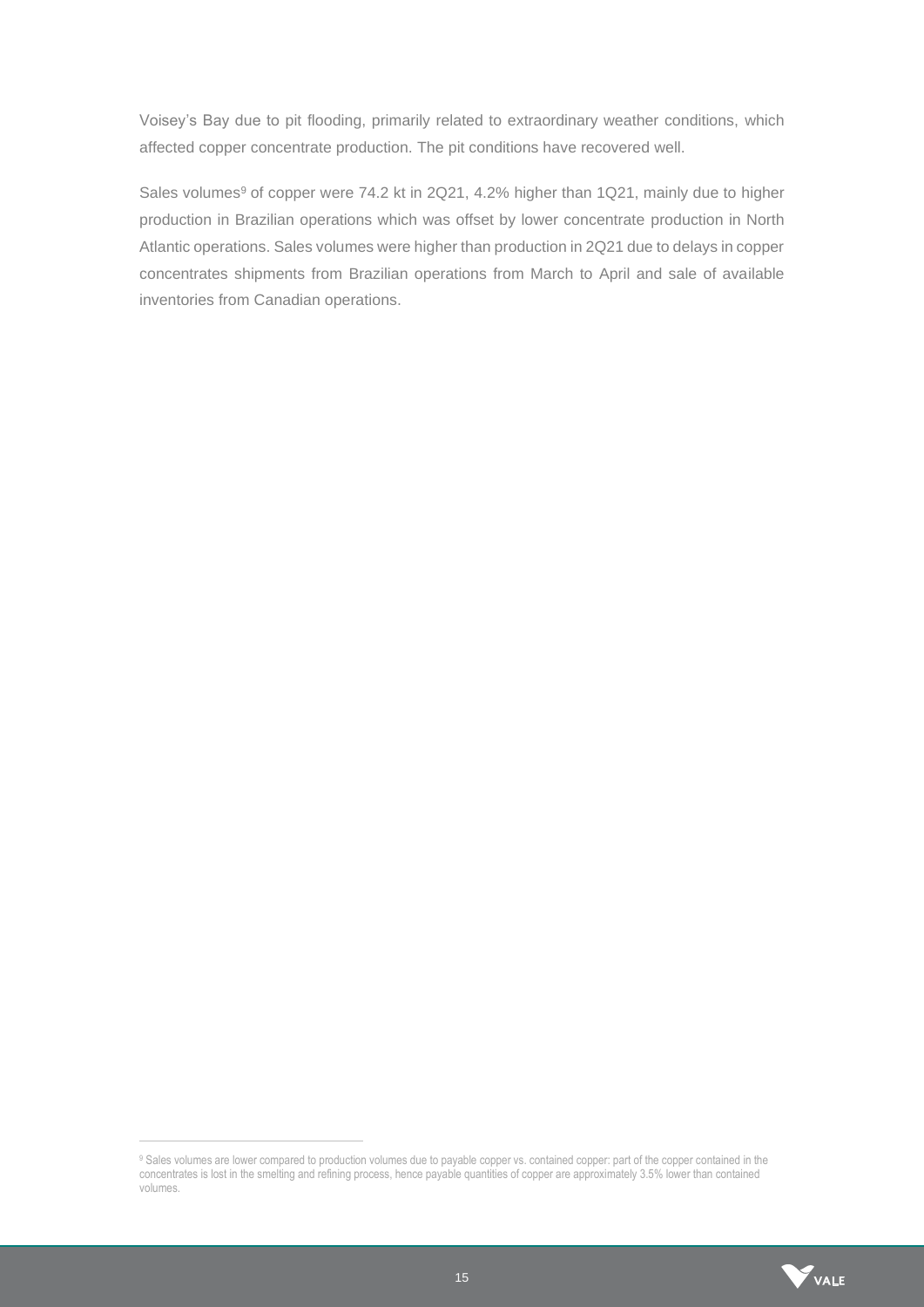# Base Metals by-products

|                                                                       |             |             |             |       |       |          | % change                      |          |
|-----------------------------------------------------------------------|-------------|-------------|-------------|-------|-------|----------|-------------------------------|----------|
| Metric tons                                                           | <b>2Q21</b> | <b>1Q21</b> | <b>2Q20</b> | 1H21  | 1H20  |          | 2Q21/1Q21 2Q21/2Q20 1H21/1H20 |          |
| <b>COBALT</b>                                                         | 754         | 711         | 562         | 1,465 | 1,228 | 6.1%     | 34.2%                         | 19.3%    |
| Sudbury                                                               | 116         | 96          | 156         | 212   | 297   | 20.8%    | $-25.6%$                      | $-28.6%$ |
| Thompson                                                              | 13          | 14          | 13          | 27    | 35    | $-7.1\%$ | $0.0\%$                       | $-22.9%$ |
| Voisey's Bay                                                          | 463         | 476         | 433         | 939   | 740   | $-2.7%$  | 6.9%                          | 26.9%    |
| <b>Others</b>                                                         | 161         | 124         | 64          | 285   | 156   | 29.8%    | 151.6%                        | 82.7%    |
| PLATINUM (000' oz troy)                                               | 30          | 30          | 35          | 60    | 83    | 0.0%     | $-14.3%$                      | $-27.7%$ |
| PALLADIUM (000' oz troy)                                              | 36          | 39          | 51          | 75    | 110   | $-7.7%$  | $-29.4%$                      | $-31.8%$ |
| <b>GOLD AS BY-PRODUCT (000'</b><br>$oz$ troy) <sup>1</sup>            | 96          | 86          | 114         | 182   | 233   | 11.6%    | $-15.8%$                      | $-21.9%$ |
| <b>TOTAL BY-PRODUCTS</b><br>$(000)$ metric tons Cu eq.) <sup>23</sup> | 42          | 43          | 69          | 85    | 144   | $-3.3%$  | $-38.7%$                      | $-40.9%$ |

#### **Finished production by source**

<sup>1</sup> Includes gold from Copper and Nickel operations.

² Includes iridium, rhodium, ruthenium and silver.

<sup>3</sup> Copper equivalent tonnes calculated using average market metals prices for each quarter. Market reference prices: for copper, cobalt, gold and silver: LME spot; for Platinum and Palladium: NYMEX spot; for other PGMs: Johnson Matthey.